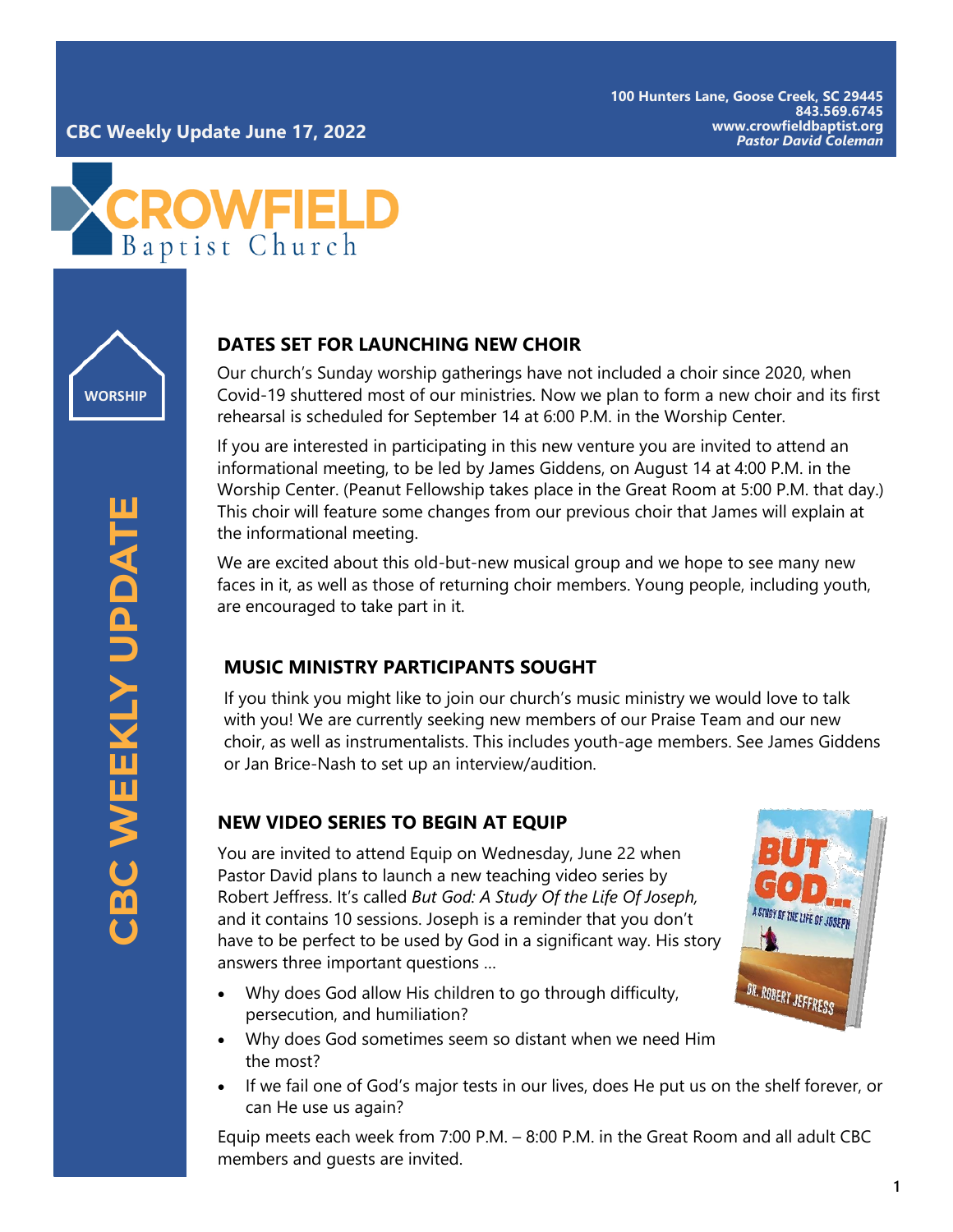



#### **LOVE OFFERING FOR TED AND JEAN WRIGHT**



Last Sunday our church celebrated Ted and Jean's 56 years in mission work and church ministry. We plan to receive a love offering for them this Sunday and next Sunday (June 19 and 26). Their driveway is crumbling and in dire need of replacement, and we would like to help them with that project. If you would like to contribute to this offering, you may do so by giving a check or cash. If you

write a check, please note on it, "Love Offering," and if you give cash, place it in an envelope marked with the same notation, and drop your gift in one of the offering boxes on Sunday. You may also give to this offering via online banking by authorizing a check to be sent directly to our church.

# **RETURNING AUGUST 4-7 WORD OF GOD SPEAK**

By Pastor David

In 2017 our church engaged in a round-the-clock, approximately 74-hour, reading of the entire Bible in the Worship Center. We are happy to announce plans to do that again this August.

Our church will hear God speak through the continuous reading of His Word from Genesis through Revelation. I and others will read in 15-minute increments from 7:00 A.M. on Thursday, August 4 until the worship gathering on Sunday, August 7. Members of our church family will be enlisted for all the time slots. If you would like to be one of our readers you may sign up in the Worship Center lobby.

There will be no Sunday Morning Bible Study for any age group on August 7. Instead, all our members and guests are encouraged to come to the Worship Center during that time to hear Scripture read aloud.

Make plans now to take part in this unusual and inspiring spiritual experience!

### **CBC'S LIBRARY IS OPEN!**

You are invited to stop by each week before and after Sunday Morning Bible Study to visit our CBC Library located in Building B, Room 101, from 9:00 A.M. - 9:25 A.M. and 10:30 A.M. - 10:45 A.M. and browse for books. All items in our library are available for checkout for up to two weeks and may be renewed for an additional week if necessary.

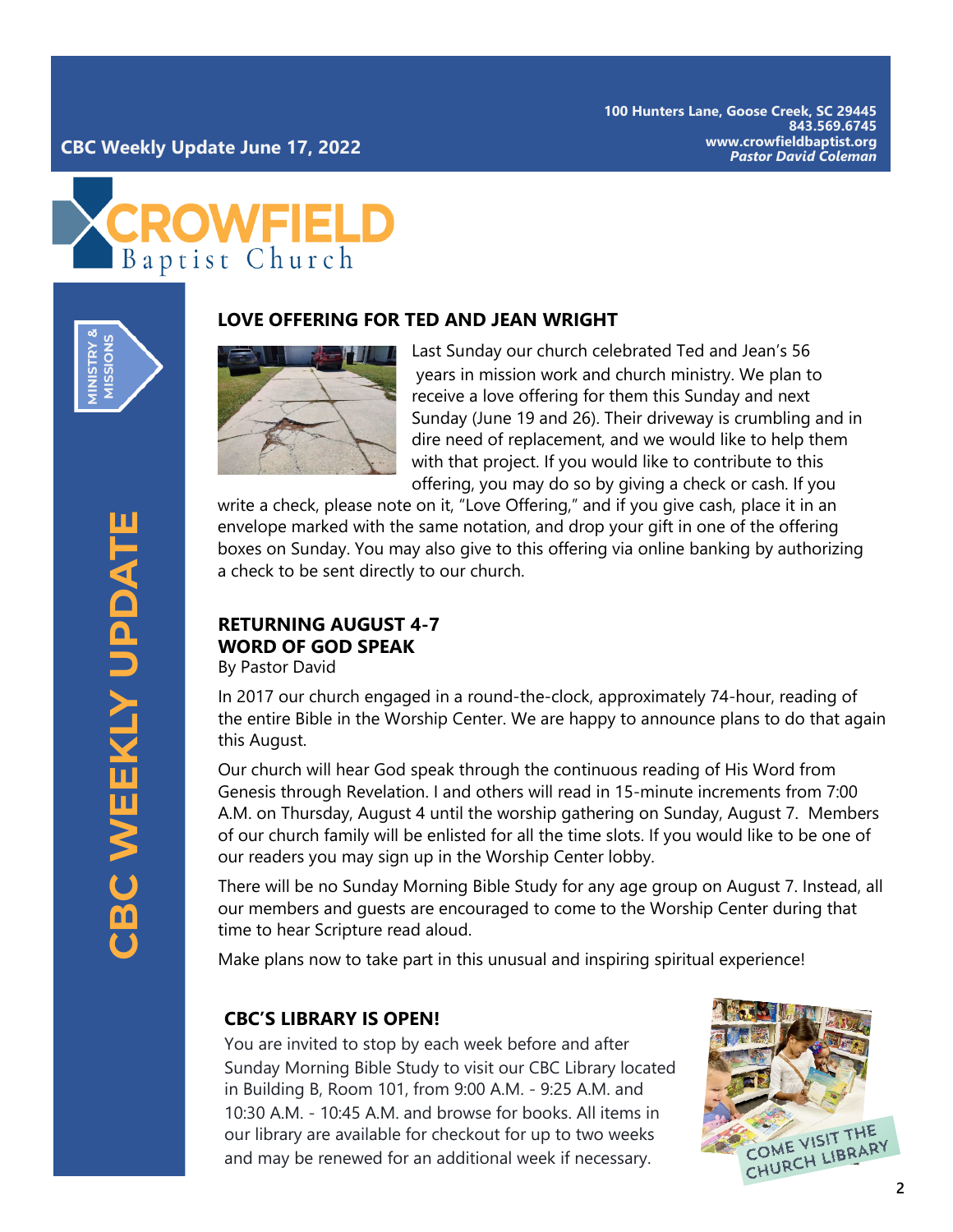**100 Hunters Lane, Goose Creek, SC 29445 843.569.6745 www.crowfieldbaptist.org**

# *Pastor David Coleman* **CBC Weekly Update June 17, 2022**



**MINISTRY & NOISSI** STR<br>5

| M |                  |  | ATCHLESS        |  |  | $\blacksquare$  |  |  |
|---|------------------|--|-----------------|--|--|-----------------|--|--|
| M |                  |  | ATCHLESS        |  |  |                 |  |  |
| M |                  |  | <b>ATCHLESS</b> |  |  | N               |  |  |
|   | <b>MATCHLESS</b> |  |                 |  |  |                 |  |  |
| M | ATCHLESS         |  |                 |  |  | $\vert$ $\vert$ |  |  |

#### **CENTRFUGE REMINDER**

Our Centrifuge Team will leave for Ridgecrest, N.C., Tuesday, June 28. We ask that our Centrifuge Team meet at the church at 7:30 A.M. that day and plan to return to the church on Saturday, July 2.



#### **SLU 301 MEETING REMINDER**

Our CBC SLU Team will have a meeting to finalize our trip to Europe on Sunday, July 10 at 12:30 P.M. in the Great Room.

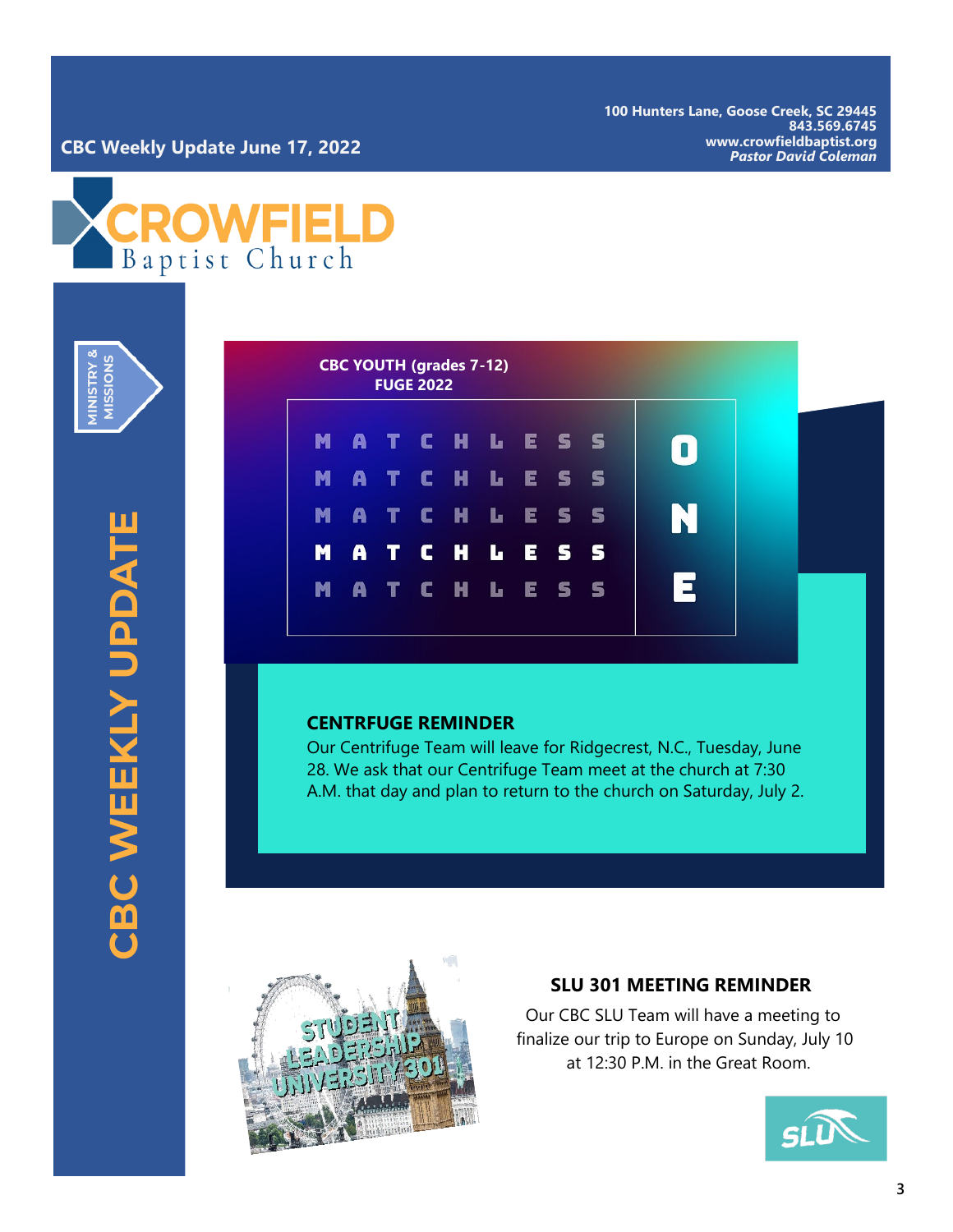**100 Hunters Lane, Goose Creek, SC 29445 843.569.6745 www.crowfieldbaptist.org**



**MINISTRY & MISSIONS** Studio Instructors,

CREATED! DESIGNED! EMPOWERED!

Didn't you love hearing our Jr. Designers shouting those three words - our VBS Motto - each evening? I just wanted to pen a letter expressing my heartfelt gratitude for all you did last week. Thank you for introducing our Jr. Designers to God. You helped them see, understand and praise God as our amazing Creator and Designer. You showed them Jesus as King of Kings and our Great Redeemer. You taught them how to follow God's plan and where our power comes from when you introduced them to our Helper, the Holy Spirit.

These moments are so important for every child, every *person*. Yet you may not fully realize how much God used you to impact lives. You see, anyone can inform or entertain from a distance. We can even impress others from a distance. But you can only impact and influence a person's life up close and personally. This is where you found yourself. It's what I saw. It's what God saw. And it's what our children experienced.



You each stepped out of your routines and stepped into the lives of some amazing children. You stepped out of your comfort zone to comfort and care for children not your own. THANK YOU!!!!

It has been said life does not become significant until it has impacted other lives. My cherished friends, each and every one of you have great significance in not only our children's lives, but mine as well. The work in which God has used you matters not only for a day, a week, or even a lifetime, but for eternity.

Always remember you are created in Christ and designed for God's purpose. From my heart, I again say, Thank You! Thank you for stepping up and stepping into all God had prepared ahead of time for you to accomplish for His glory and for the blessings for others.

Encouraged in Heart & United in Love, Pastor Andy